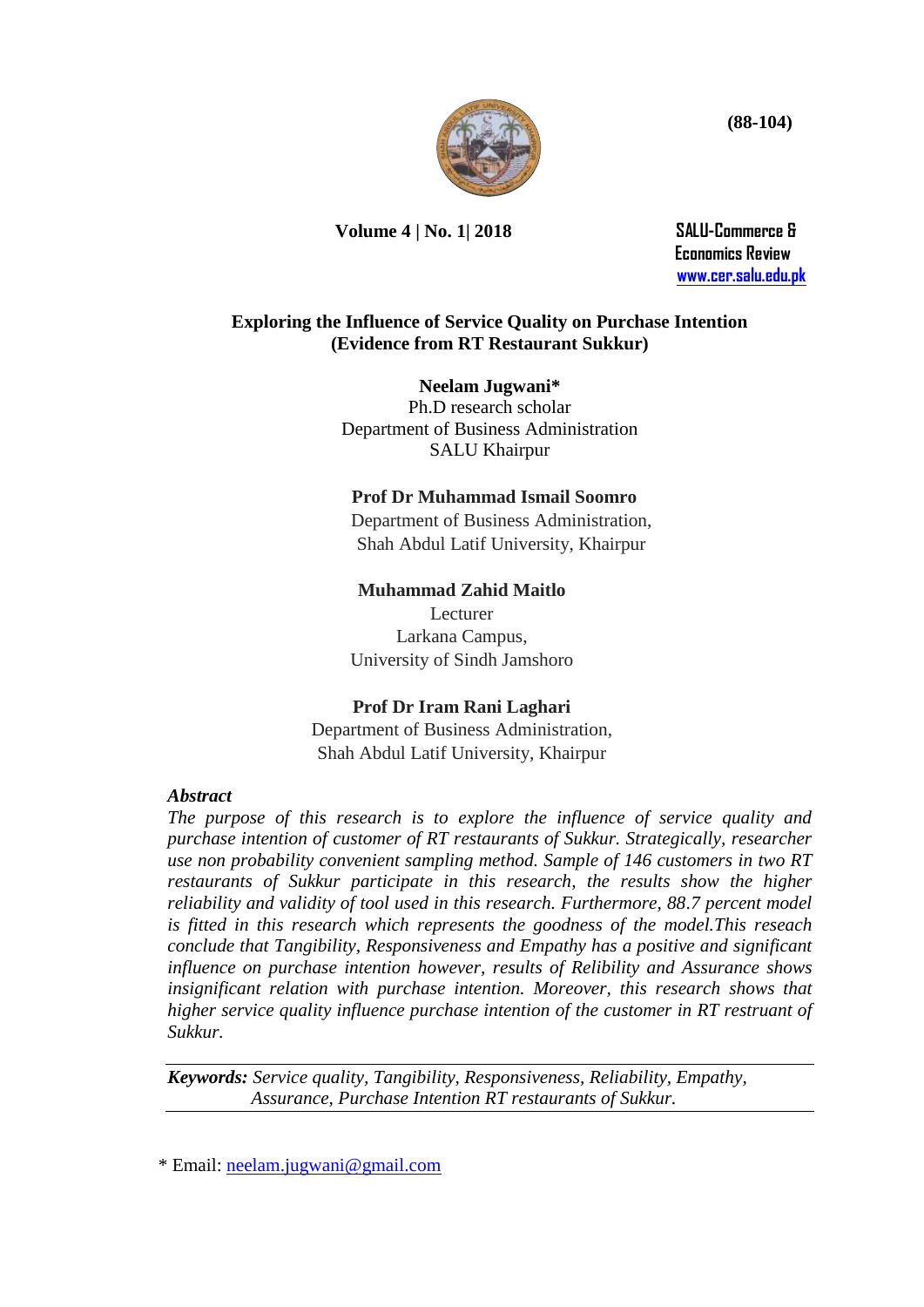## **1. Introduction**

With the rapid development in the recent economic environment the restaurant industry has been evolving. Customers' preference towards better service quality is increasing, which creates competition among restaurant services. Marketers are seeking modern and advanced tools of how to appeal those customers. Hence, to capture the intensified opportunities and fulfil customer's preference marketers provide superior service quality. Indeed, service quality in restaurant sector provided by service providers plays an important role to influence customer purchase intention (Yadav et al., 2015).

Similarly, Al-dweeri (2017), suggested that factors of services quality including tangibility, reliability, responsiveness, empathy and assurance influence customer purchase intention. In addition, if a service provider understands the preferences of customers (Kafaji, 2013); then it influences purchase intention of customers (Dai, Forsythe and Kwon, 2014). Moreover, service provider's aim is to improve core competency position and business performance by effective service quality to grab the attention of customer. Gilbert and Veloutsou (2006) suggested in their studies that organization which offers superior services, achieve higher returns from customers. Undeniably, Lee at al., (2004) proposed that it has become important for service providers to achieve competitive advantage in recent era by better service quality. Fishbein and Ajzen (1975) suggested in their research that purchase intention can be predicted by customer future purchasing. It is also suggested that, service quality creates enormous challenges for service providers (Maitlo et al., 2017).

Additionaly, Zheng, Lee and Cheung, (2017) proposed that purchase intention is a future purchasing of product or rendring services. Schiffman and Kanuk (2000) suggested in their research that as customers purchase intention can be influenced by effective service quality. It is also suggested that service quality refers as customers' overall judgement towards service and on the basis of judgment customers' purchase intention will be influenced (Zeithaml, 1988; Turney and Littman, 2003).

Dodds *et al.,* (1991) proposed that purchase intention can be defined as customers future purchases. Moreover, Omar, Ariffinb and Ahmad (2015) asserted in their research that superior service quality influence customers towards purchase intention in restaurant sector. Similarlly, Richins, (1997) proposed that customer purchase intention can positively influence by effective service quality. Indeed, it is also suggested that marketers influence customer purchase intenion (Omar, Ariffin and Ahmad, 2015) by providing better service quality in restaurant sector (Shahid, Hussain and Zafar, 2017). Furthermore, service providers offers superior service quality to grab the attention of customers which leads towards purchase intention (Yadav et al., 2015). Purchase intentions also refer as future purchases after surveillance (Maitlo, Jugwani and Gilal, 2017).

Stretigically, effective service quality is an essential element in restaurant sector which leads towards customer purchase intention (Powers and Barrows, 2003; Hasan *et al.,* 2008). Previous research suggested five dimensions to measure service quality, including Tangibility, Responsiveness, Empathy and Assurance (Zeithaml and Berry, 1998). Furthermore, customer purchase intentions are future purchases (Dai, Forsythe and Kwon, 2014; Maitlo, Jugwani and Gilal, 2017). Indeed, this research is to explores the influence of service quality on purchase intention, where service quality has five dimensions including (Tangibility, Reliability, Responsiveness, Empathy and Assurance).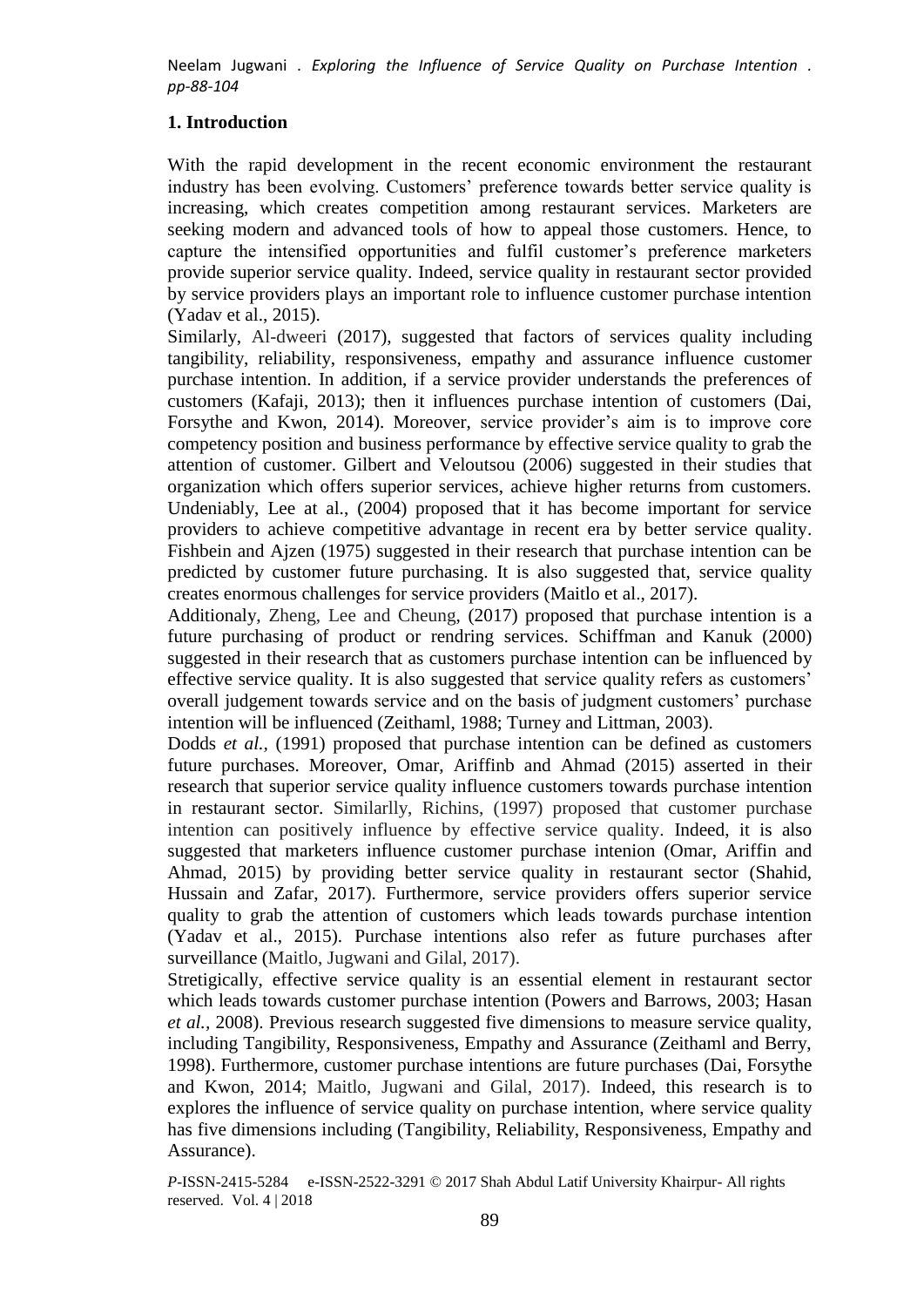## **1.1 Research Gap**

Recent competitive market creates challenge for restaurant sectors. Marketers' center of attention is to provide adequate services to grab the competitive advantage. However, it is critical for service provider to identify the distinctive features which influence customer purchase intention towards restaurant sectors. Indeed, this research is exploring the influence of service quality factors including (Tangibility, Reliability, Responsiveness, Empathy and Assurance) on Purchase Intenion in RT restoraunts of Sukkur.

## **1.1.1 Academic and Industrial Contribution**

RT restaurants grabs the attention of customers in Sukkur as well. Additionally, service quality with customer purchase intention is not well-known in Sukkur environment. This research grabs numerous questions such as to understand the influence of service quality dimensions including (Tangibility, Reliability, Responsiveness, Empathy and Assurance) on purchase intenion. Though, this research will explore the influence of service quality on purchase intenion in Sukkur context. Service providers may understand the influence of service quality in restaurant sector of Sukkur and will apply effective service quality to grab the attention of customer which leads to purchase intenion.

## **2 Literature Review**

# **2.1 Purchase Intentions**

Nkaabu, Bonuke and Saina (2017) suggested in their studies that purchase intention is future purchases that develops after evaluating service quality of any organization. Furthermore, Zahid *et al.,* (2017) proposed that behind customer purchase intention is effective services quality, which plays an important role. It is also suggested that customer's final intention to purchase or utilize the product or services of the particular organization consider as purchase intention (Hahm *et al*., 2016). In addition it is asserted that superior service quality provided by service provider positively influences customer's purchase intention towards services (Saleem and Raja 2014; Kidane and Sharma, 2016). Although customer require effective service quality, which leads towards purchase intention (Maitlo, Memon and Syed, 2016).

Chan, Lei, Leong and Wong (2016) concluded in their research that tangibility is the most important factor to influence customer purchase intention in restaurant sector. Although marketors have competitive advantage, if they offer superior service quality to influence purchase intention (Zhou et al., 2007). Similarlly, different researchers concluded that customer purchase intention can be influenced by effective service quality offered by service providers (Nkaabu, Bonuke and Saina, 2017; Maitlo, Jugwani and Gilal, 2017). Purposefully, customer's purchase intention is related to perceived service quality (Oliver, 1993). It it is asserted that future purchases of customer towards consuming services refers as purchase intention (Shao *et al*., 2004). Even though it is suggested by different researches that service quality in restaurant sectors is an essentilal element to influence customer purchase intention (Salleh *et al.*, 2010; Carol *et al*., 2015; Maitlo, Jugwani and Gilal, 2017).

## **2.2 Service Quality**

[Lu,](http://www.emeraldinsight.com/author/Lu%2C+Carol) [Berchoux,](http://www.emeraldinsight.com/author/Berchoux%2C+Celine) [Marek,](http://www.emeraldinsight.com/author/Marek%2C+Michael+W) and [Chen](http://www.emeraldinsight.com/author/Chen%2C+Brendan) (2015) concluded in there research that service quality is an essential element which influence customer purchase intention.Van Iwaarden *et al*., (2003) proposed in his research that service quality is a unique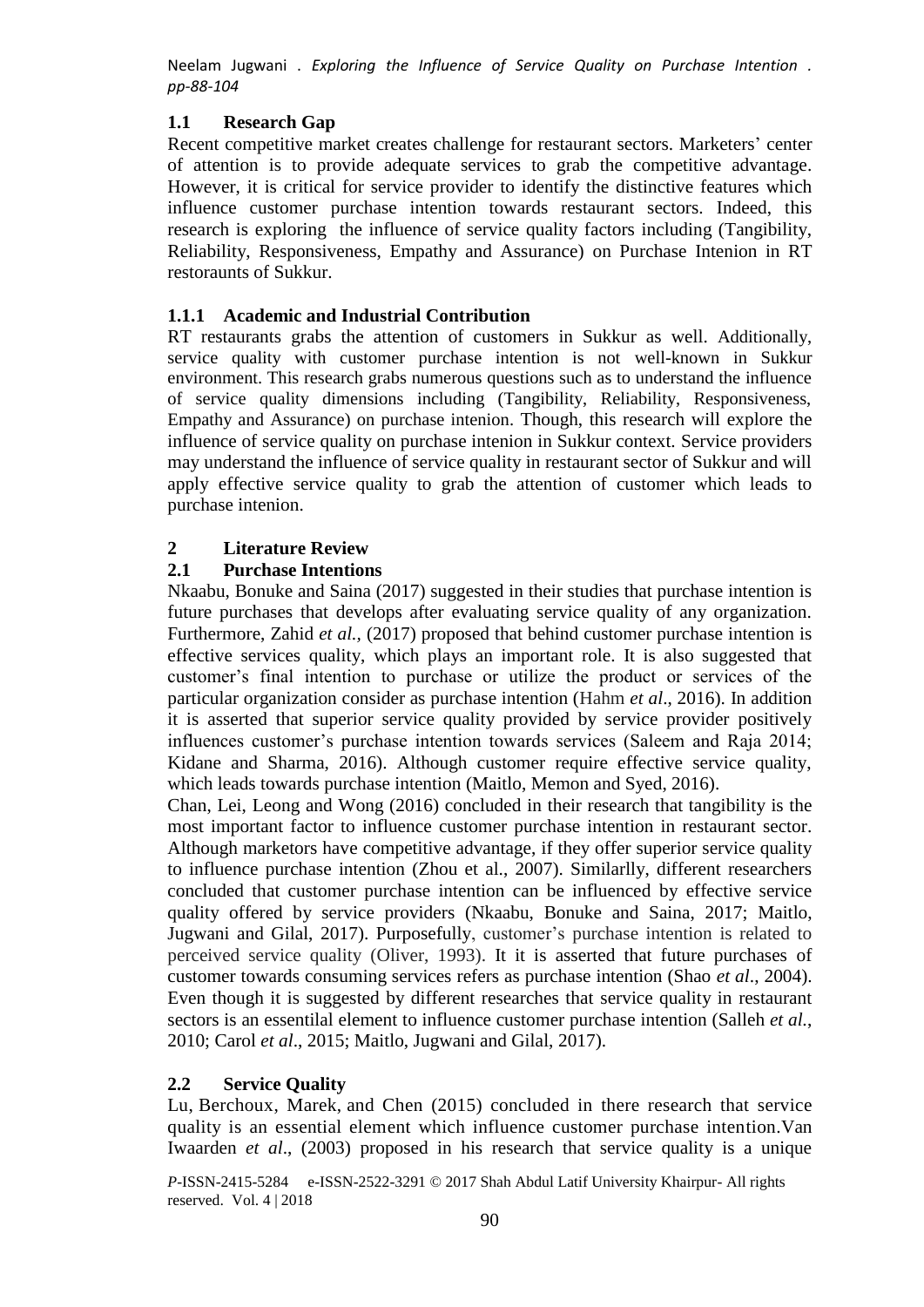characteristic for customer desire expectation which helps to satisfy customer yearning needs. Services quality can be measured on customer satisfaction through service quality sub dimensions, including tangibility, empathy, assurance, reliability and responsiveness (Parasurman *et al*., 1988). Positive services quality leads to higher customer satisfaction and it also help to retain customers for a long period, which is beneficial for service quality providers (Nadiri, Kandampully and Hussain, 2009). Service quality creates competition among service providers and also constructs certain levels of pressure to improve service quality (Johnsrud, Heck and Rosser, 2000). Since, service quality helps to emphasize on customer perceived satisfaction (Ravald and Gronroos, 1996). Additionally, Cronin and Taylor (1992) suggested that quality is an important factor which helps to judgment customer satisfaction with the help of its various sub dimensions including (Tangibility, Empathy, Assurance, Reliability, and Responsiveness). Hahm *et al*., (2016) proposed in their research that when a customer perceives affective quality than their feeling of satisfaction will be affected which leads to positive purchase intention. Jain and Gupta, (2004) suggested in their research that customer gets higher perceived quality leads to higher satisfaction ultimately when the customer gets less service quality it leads to customer dissatisfaction. Customer perception about any product or services is service quality provided by the service provider (Zeithaml, 1987).

#### *2.2.1 Tangibility on Purchase Intenion*

Khan and Fasih (2104) suggested in their investigation that tangibility refers as physical evidence or physical appearance which can be touched and seen as well. Furthermore, Wang, Chen and Jiang (2009) concluded in their research that the customer's level of purchase intention can determine Parasuraman *et al*., (1985) by tangible factors of service quality. Strategically, purchase intention can be influenced by different external factors of service providers including by utilizing tangibles (Nikhashemi *et al*., 2011). Representation of service through physical appearance to fulfil customer's desired requirements, consider the tangibility (Zeithaml and Berry, 1990). Similarly, physical facilities provided by service provider refer as tangibility in the restaurant sector influence purchase intention (Khan and Fasih, 2104; Blery *et al*., 2009). In addition, all physical features to influence customer purchase intention are consider as tangible factors (Yarimoglu, 2014, pp. 79). Tangible factors are important (Tax, Brown and Chandrashekaran, 1998) to influence purchase intention Siomkos and Kurzbard (1994). Appearance of employees and quality of equipments influences purchasing intention of customers (Van Iwaarden *et al*., 2003; Nikhashemi *et al*., 2011).

#### *2.2.2 Reliability on Purchase Intenion*

According to Blery *et al*., (2009) ability of providing service quality consistently as committed to customer refer as reliability. Keller (2001) concluded that facilities provide to customers can be consider as reliability which influences customer purchase intention. Strategically Khan and Fasih (2014) suggested in their investigation that, customers prefer reliable service which leads to purchase intention. Furthermore, reliability positively associated with (Ibanez *et al*., 2006) customers to understand their purchase intentions (Jones *et al*., 2006). Even though, reliability influence customer purchase intention (Muyeed, 2012; Seng and Husin, 2015). Additionaly, it is also suggested that "Reliability, includes two main things, namely consistency of work and ability to be trusted" (Nuridin. SE. MM.2018).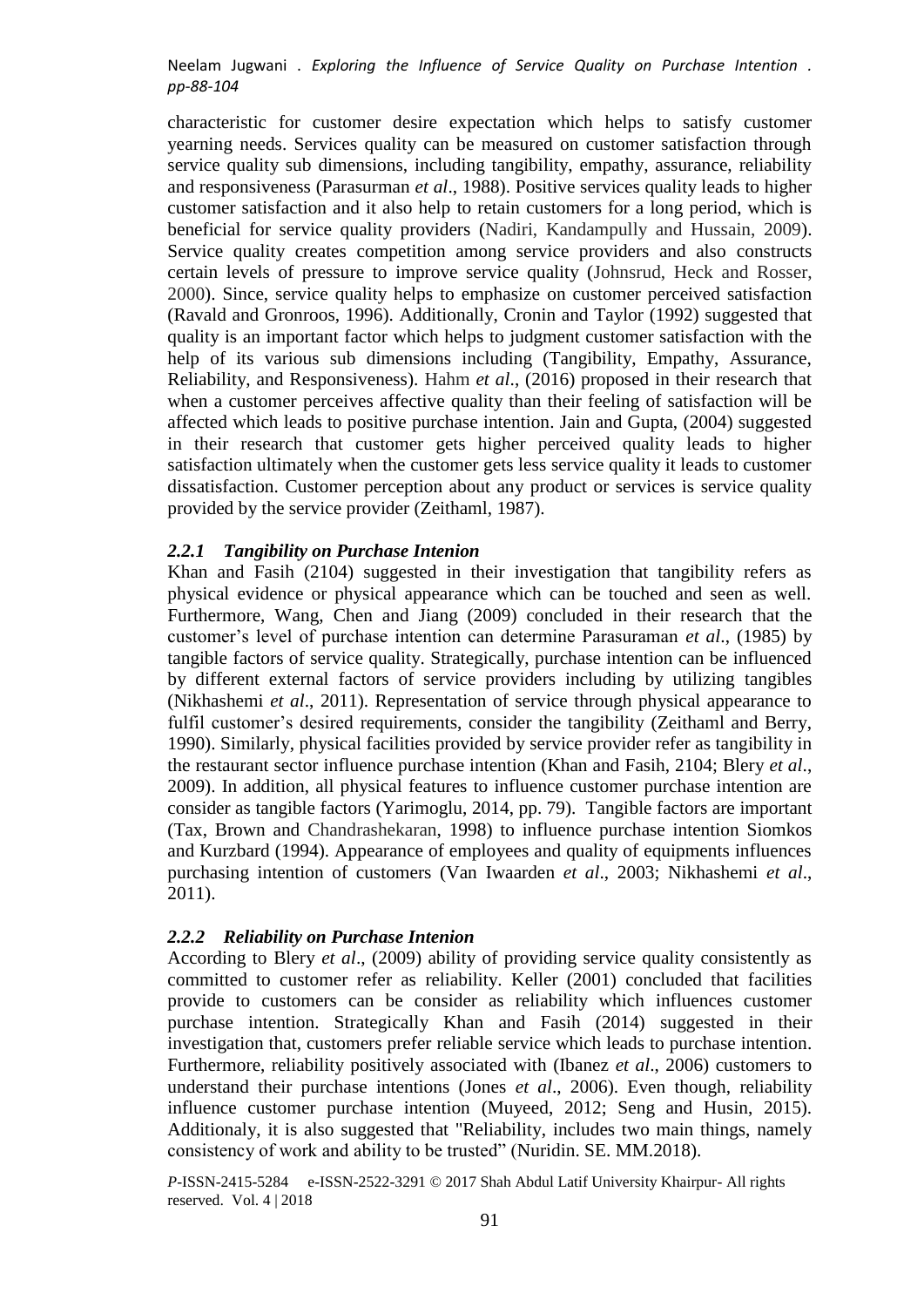Well, Yang and Fang (2004) concluded in their research that fulfilling of services as promised is considered as reliability which considered as most important dimension of service quality. Selvakumar and Mathew (2015) suggested that reliability influence customer purchase intention in restaurant sector. Even though, reliability is an essential element of service quality to influence customers and change their intention for purchasing (Omar, Saadan & Seman, 2015; Seng and Husin, 2015).

#### *2.2.3 Responsiveness on Purchase Intenion*

According to Yarimoglu (2014), immediate feedback from service provider to gain attention from the customer considered as responsiveness. Selvakumar and Mathew (2015) suggested that responsiveness of service provider can be perceived through providing timely services to customers by service provider. Indeed, satisfy customer in appropriate manner when it is required considered as responsiveness (Malik, Danish and Usman, 2010). In addition, higher level of responsiveness in service quality influence customer purchase intention (Kundi, Qureshi, Khan and Akhtar, 2014). However it is also suggested that, responsiveness is an important dimension of service quality and it is positively related to customer purchase intention (Khan and Faish 2014; Subba and Rao, 2016).

In addition Lo, Wu and Tsai (2015) discovered in their research that, responsiveness found as an important dimension of service quality to influence customer's purchase intention. However, Omar, Ariffin and Ahmad, (2016) suggested in their research that responsiveness is an ability to provide prompt service to assist the customer and influence their purchase intenition. Furthermore, it is also concluded that, individual intention towards services influences when service providers offer superior services timely when it is required (Khan, Tauqir and Majeed, 2012). Strategically, service provider delivers its promise on giving time influences customers purchase intention (Putro and Haryanto, 2015; Omar, Ariffin and Ahmad, 2016). Moreover, it is observed that, customers' purchase intention influences by quality of responsiveness when they receive timely required services (Lin and Liang, 2011; Kundi, Qureshi, Khan and Akhtar, 2014; Wong, Wu and Cheng, 2015).

#### *2.2.4 Empathy on Purchase Intenion*

Blery *et al*., (2009) suggested that individuals required personal attention and special care, these activities known as empathy. Keller (2001) argued that customer purchase intention can be influenced by different service quality factors and empathy is one of them. Although empathy is an essential element of service quality, it is concluded that customer's purchase intention can be influenced and increased through empathy (Juneja, 2011; Ladhari, Ladhari and Morales, 2011). Strategically, empathy involves addressing solutions to problems, fulfilling their demands, respect their concerns and listen to their problems which leads to purchase intention (Wieseke *et al*., 2012; Khan and Fasih , 2014). In addition, service quality can be improved by providing better empathy to customers when it is required (Karatepe, 2011, Ali and Amin, 2016).

Similarly, Satish and Peter (2004) suggested in their research that empathy provided by service provider plays a vital role to influence customer purchase intention. Hence, employees convey the individualized attention to customer which influences customer purchase intention (Omar, Ariffin and Ahmad, 2016). Additionally, quality of empathy influence customers purchase intention in restaurant sectors (Zeithaml and Bitner, 2003; Younus, Rasheed and Zia, 2015).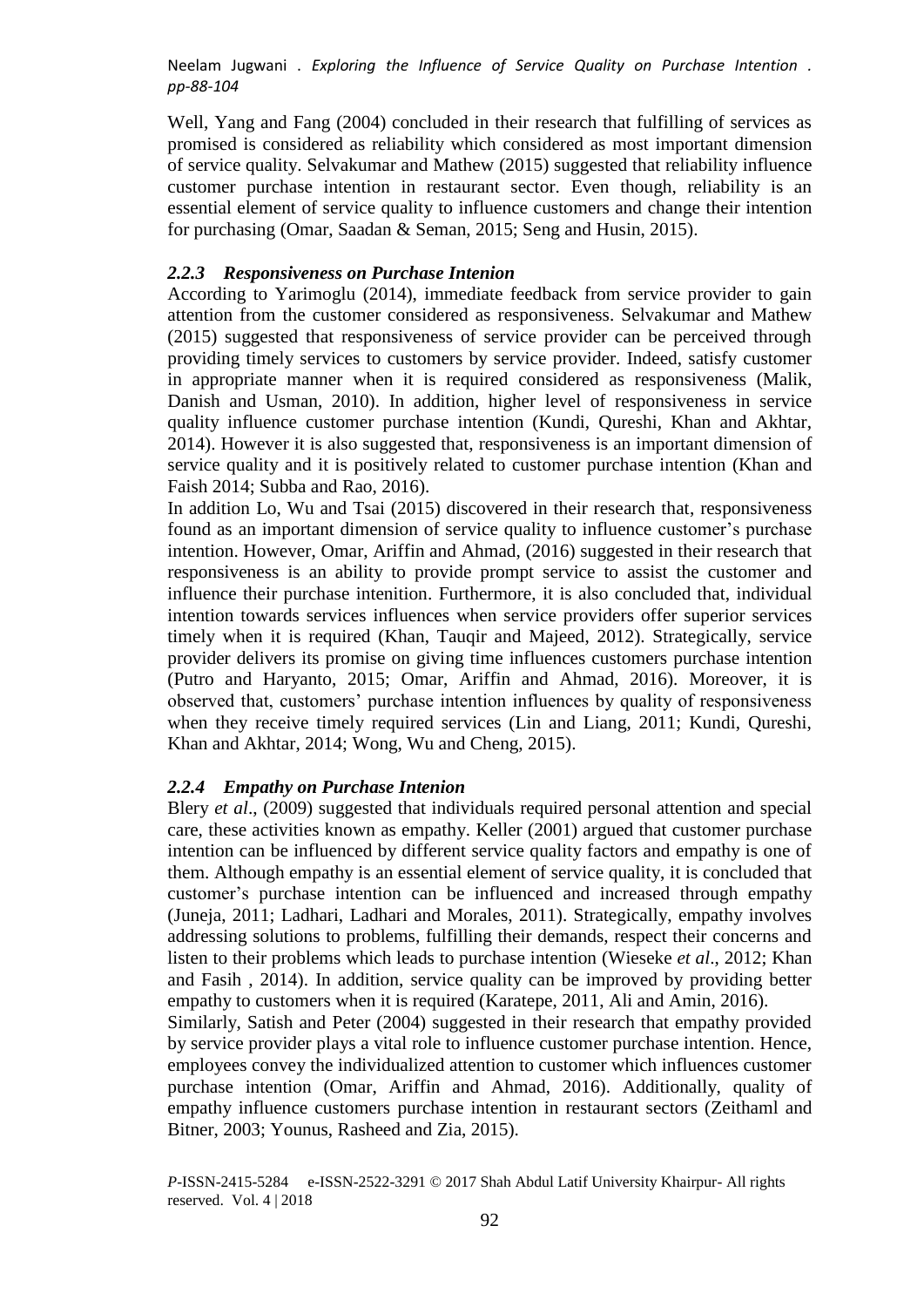#### *2.2.5 Assurance on Purchase Intenion*

Blery *et al*., (2009) suggested in their research that assurance is an ability to influence trust and develops confidence among customers and influence purchase intention. Parasuraman *et al*., (1988) suggested assurance as a significant dimension of service quality. However, Ali, Amin and Cobanoglu (2016) concluded in their research that on the basis of employees' courtesy and knowledge develops assurance in customers and leads to purchase intention. Furthermore, assurance increases the confidence level in customers which improve purchase intention towards products and services (Lee and Heo 2009; Malik, Danish and Usman, 2010). In addition, quality of assurance leads to customer purchase intention (Ghouri et al., 2011; Ali and Amin 2014; Subba and Rao, 2016).

Moreover, a effective service quality positively and significantly influences customer towards purchase intention (Guriting and Ndubisi, 2006). It is also concluded that the service quality of assurance provides customer a confident feeling without any fear (Omar, Ariffinb and Ahmad, 2016). Additionaly, effective service quality is a dominant factor (Maitlo *et al*, 2017) to influence purchase intention (Maitlo, Jugwani and Gilal, 2017). Since, assurance offers convenience and favourable outcomes to customers (Subba and Rao, 2016) which influences customer purchase intention towards services (Selvakumar and Mathew, 2015; Lai, Chu and Petrick, 2016). Furthermore, it is suggested that Assurance is an influential factor which have a positive influence towards customer purchase intention (Parasuraman *et al*., 1988; Rao and Monroe, 1988).

- **H1:** Quality of Tangibility has significantly and positively influence purchase intentions.
- **H2:** Quality of Reliabilityhas significantly and positively influence purchase intentions.
- **H3:** Quality of Responsiveness have significantly and positively influence purchase intentions.
- **H4:** Quality of Empathy has significantly and positively influence purchase intentions.
- **H5:** Quality of Assurance has significantly and positively influences purchase intention.

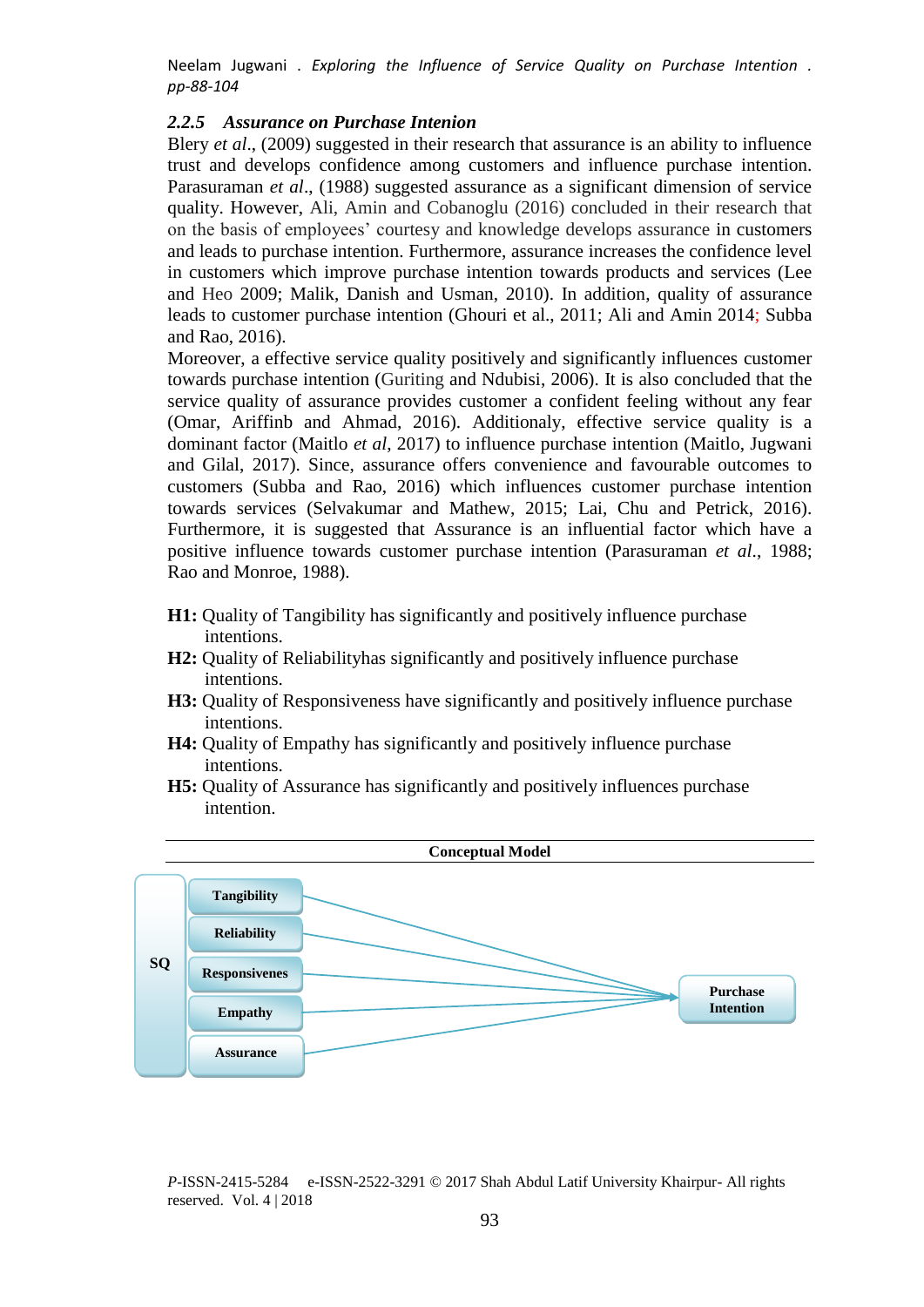# **3 Research Methodology**

# **3.1 Research design**

Nature of this research is cross-sectional quantitative using non-probability convenient sampling method (Asher, 1976; Parasuraman *et al.*, 1988). Convenience method can be defined as "availability to researcher by the virtue of availability" (Bryman and Bell, 2003). In addition, reliability analysis, descriptive statistics was tested by using SPSS software version 23.0. Furthermore, regression analysis including (model summary, ANOVA and Coefficients) were apllied to check the influence of service quality on customer purchase intention**.** 

# **3.2 Targeted Population and Sample selection**

There are two main aims of sample design; first one is what the fundamentals of targeted population are and how to select them. In addition, sample can be demarcated as "a sub set of population (Agresti and Finlay, 2009). Despite, 230 customers of two RT restaurants of Sukkur were targeted for this research and selected sample size consist of 146 respondents suggested by (Omar, Ariffin and Ahmad, 2015). Sample was calculated on 95 percent confidence interval suggested by (Krejcie and Morgan 1970).

## **3.2 Instrument**

Structured questionnaire is used in this research. The questionnaire was comprised on three scales; Service quality scales and customer purchase intention scales. Scales of service quality model are adapted from Parasuraman *et al*., (1988) including sub dimensions "Tangibility, Reliability, Responsiveness, Empathy and assurance" by using 5-point Likert scale from 1 for Strongly Disagree to 5 for Strongly Agree. Similarly, scale to measure customer purchase intention via 5-point Likert scales from 1 for strongly disagree to 5 for strongly agree (Yang and He, 2011).

## **4 Analysis and results**

# **4.1 Respondent profile**

In respondent profile table-1, it represents the demographic detail of selected sample collected through questionnaires. Respondent profile consists of four demographic profiles, including gender, age, educational background and average monthly income. Indeed, 63.7 percent male respondents from the total number of 146 and 36.3 percent female respondents selected for this research. Furthermore, research concluded that, highest portions of survey fulfilled by respondents with the age of 24 to 26 and the lowest portion of sample were relied in age of 18 to 20. Even though, 33.6 percent respondents' education lies in category of bachelors who participated to fil questionnaire. Similarly, highest portion of respondents with 22.6 percent have Rs. 40001 to 50000 PK monthly average income who participated in research. Since, Rs. 30001 to 40000 PK monthly average income respondents were the lowest ratio participants.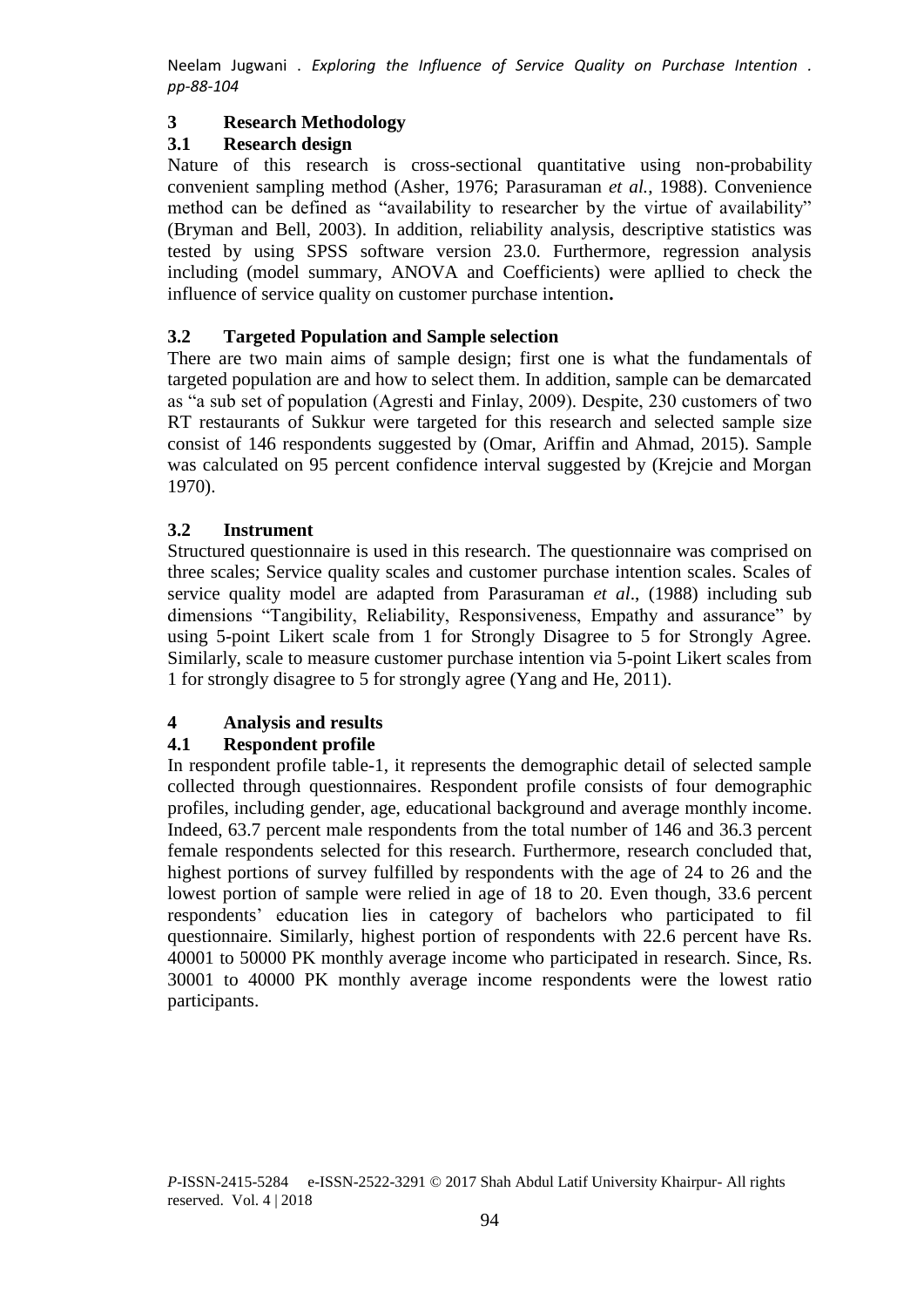| <b>Factors</b>   | <b>Profile</b>  |     | Percentage% |  |
|------------------|-----------------|-----|-------------|--|
| <b>Gender</b>    | Male            | 93  | 63.7        |  |
|                  | Female          | 53  | 36.3        |  |
|                  | <b>Total</b>    | 146 | <b>100</b>  |  |
| Age              | 18-20           | 15  | 10.3        |  |
|                  | $21 - 23$       | 19  | 13.0        |  |
|                  | $24 - 26$       | 40  | 27.4        |  |
|                  | 27-29           | 39  | 26.7        |  |
|                  | 30+above        | 33  | 22.6        |  |
|                  | <b>Total</b>    | 146 | 100.0       |  |
| <b>Education</b> | No education    | 5   | 3.4         |  |
|                  | Matriculation   | 24  | 16.4        |  |
|                  | Intermediate    | 38  | 26.0        |  |
|                  | <b>Bachelor</b> |     | 33.6        |  |
|                  | <b>Masters</b>  |     | 20.5        |  |
|                  | <b>Total</b>    | 146 | 100.0       |  |
| Average          | 10000-20000     | 31  | 21.2        |  |
| monthly income   | 20001-30000     | 28  | 19.2        |  |
|                  | 30001-40000     | 22  | 15.1        |  |
|                  | $40001 + 50000$ | 33  | 22.6        |  |
| $50001 + above$  |                 | 32  | 21.9        |  |
|                  | <b>Total</b>    | 146 | 100.0       |  |

### **Table-1 Respondents Profile**

## **4.2 Reliability Statistics**

In this research non-probability convenience sample method questionnaire was used to explore the relational influence of service quality on purchase intention. All items used in the instrument were tested to check reliability and consistency via Cronbach's alpha. The coefficient of 0.7 is applied as a guideline (Cavana *et al*., 2001). Table-2 show the reliability test analysis of all items which were used in the instrument. Reliability test analysis in the table-2 shows adequate reliability of independent variable where as tangibility with .895, reliability with .851, Responsivene with .916, empathy with .913 and assurance along with .904 realibility. This percentage undoubtedly shows that items used in the instrument have consistency and are highly reliable for this research. Additionaly, Cronbach's alpha of dependent variable is .935 percent which also shows that scales of purchase intenion are reliable in this reseach. Indeed, results of table-2 shows that all sclaes used in this research have good reliability and consistency in this research.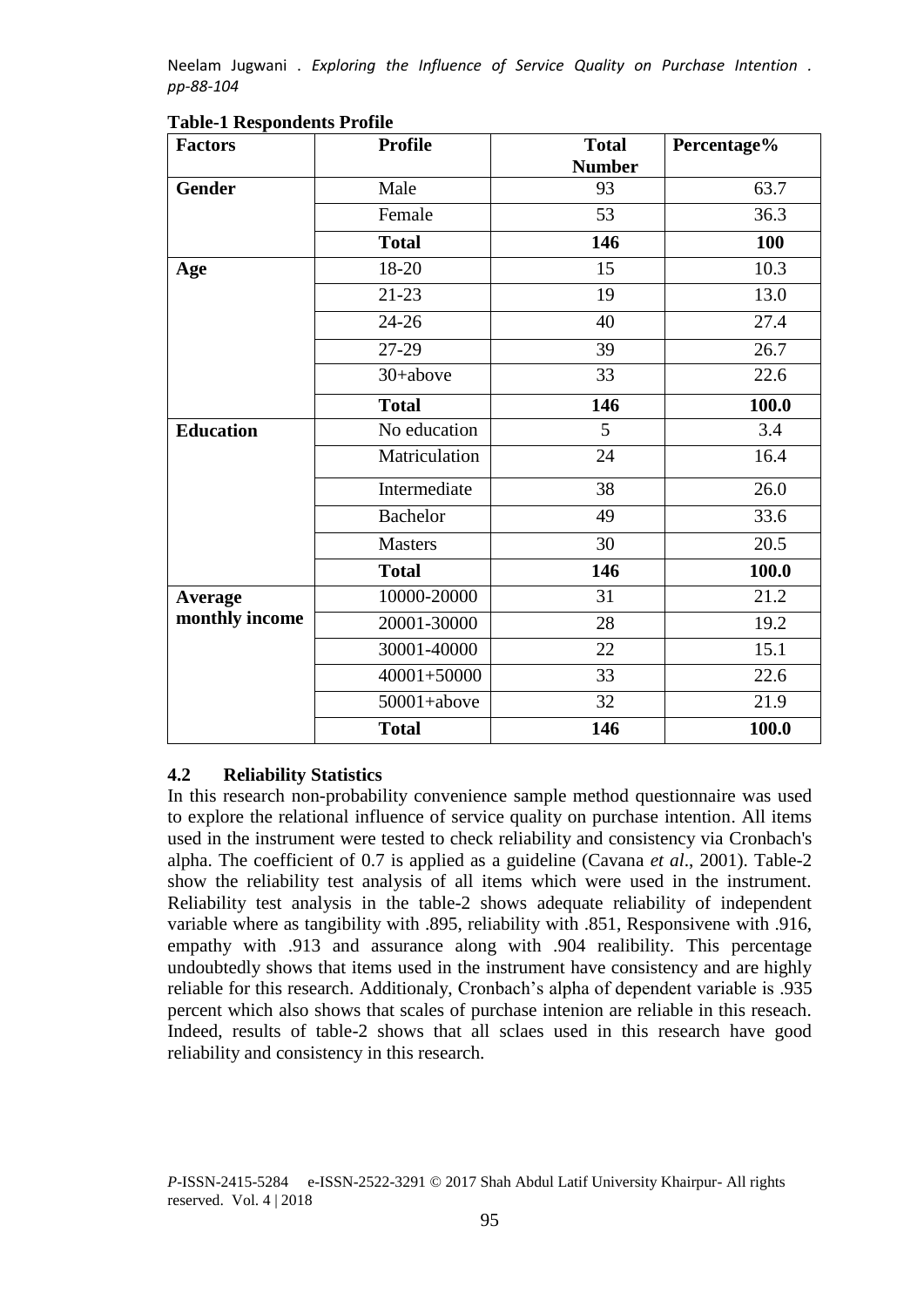| r adic-2 Kenadinty Blaustics<br><b>Constructs</b> | <b>Cronbach's Alpha</b> |
|---------------------------------------------------|-------------------------|
| <b>Service Quality (Independent Variable)</b>     |                         |
| <b>Tangibility</b>                                | 0.895                   |
| Tangibility1                                      |                         |
| Tangibility2                                      |                         |
| Tangibility3                                      |                         |
| <b>Reliability</b>                                | 0.850                   |
| Reliability1                                      |                         |
| Reliability2                                      |                         |
| Reliability3                                      |                         |
| <b>Responsiveness</b>                             | 0.916                   |
| Responsiveness1                                   |                         |
| Responsiveness2                                   |                         |
| Responsiveness3                                   |                         |
| <b>Empathy</b>                                    | 0.913                   |
| Empathy1                                          |                         |
| Empathy2                                          |                         |
| Empathy3                                          |                         |
| <b>Assurance</b>                                  | 0.904                   |
| Assurance1                                        |                         |
| Assurance <sub>2</sub>                            |                         |
| Assurance3                                        |                         |
| <b>Purchase Intention (Dependent Variable)</b>    | 0.935                   |
| Purchase Intention1                               |                         |
| Purchase Intention2                               |                         |
| Purchase Intention3                               |                         |
| <b>Purchase Intention4</b>                        |                         |

#### **Table-2 Reliability Statistics**

## **4.3 Descriptive Statistics**

Table-3 represents the descriptive statistics values about research, it shows mean and standard deviation values of variables. Although, quality of reliability has highest mean which is (3.3218). Since, quality of responsiveness has (1.06941) standard deviation which is comparatively highest standard deviation with other dimensions of quality. Similarly, descriptive statistics also represents the mean and standard deviation of the dependant variable. Indeed, mean value of purchase intention is (2.9110) along with (1.08029) standard deviation.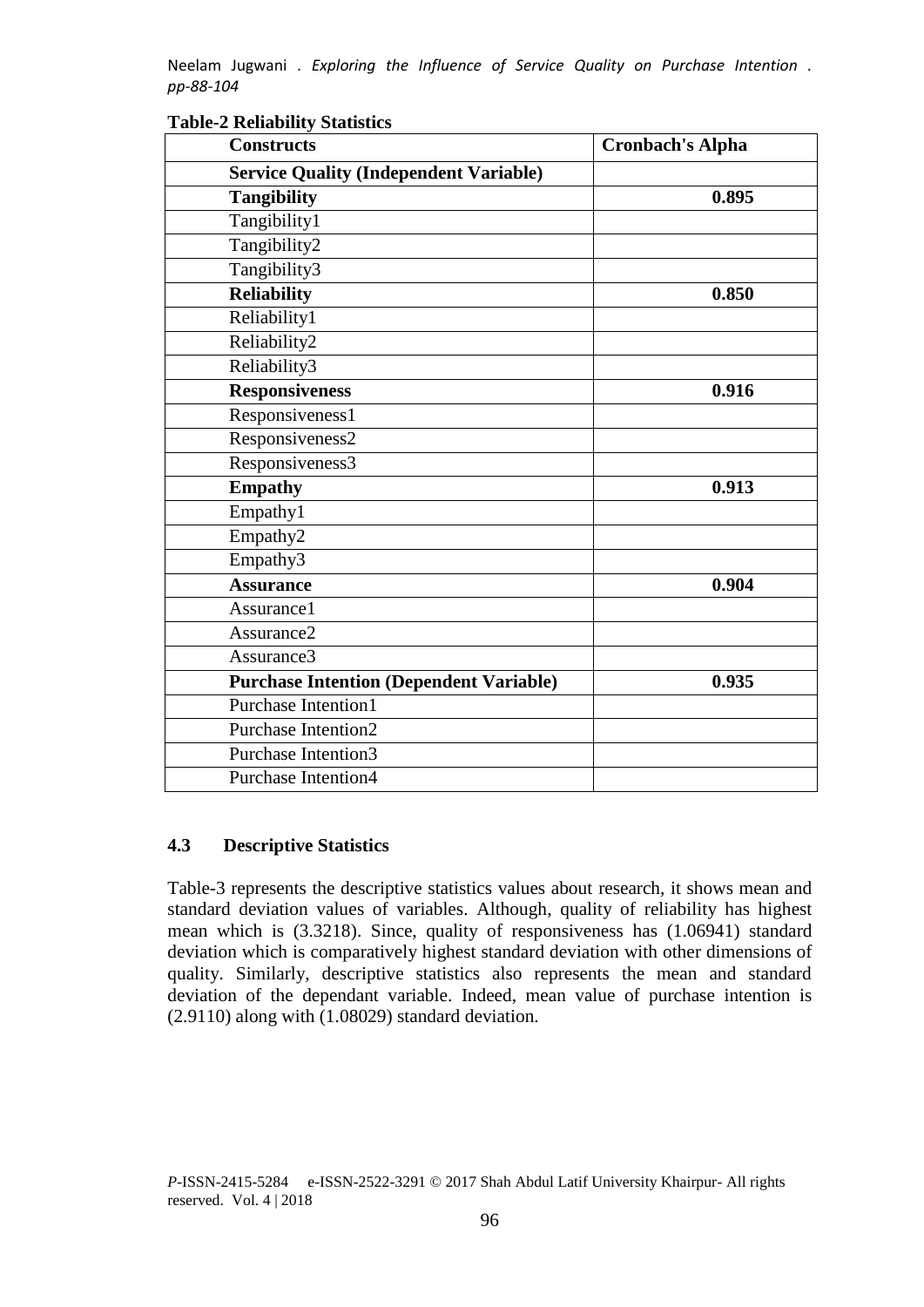| <b>Table-3 Descriptive Statistics</b> |     |             |                       |  |  |  |  |
|---------------------------------------|-----|-------------|-----------------------|--|--|--|--|
| <b>Variables</b>                      | N   | <b>Mean</b> | <b>Std. Deviation</b> |  |  |  |  |
| Tangibility                           | 146 | 2.9886      | 1.09434               |  |  |  |  |
| Reliability                           | 146 | 3.3218      | .94723                |  |  |  |  |
| Responsiveness                        | 146 | 2.8402      | 1.06941               |  |  |  |  |
| Empathy                               | 146 | 2.8836      | 1.07325               |  |  |  |  |
| Assurance                             | 146 | 2.8813      | 1.16641               |  |  |  |  |
| <b>Purchase Intention</b>             | 146 | 2.9110      | 1.08029               |  |  |  |  |
| Valid N (listwise)                    | 145 |             |                       |  |  |  |  |

#### **4.4 Bivariate analysis**

Hair *et al*., (2006) suggested that Bivariate analysis is a "process for obtaining an arithmetical connection in the form of an equation" to determine the relationship of variables involved in analysis. Two variables, service quality and purchase intentions are used in this investigation, where service quality falls into sub dimensions (Tangibility, Responsiveness, Reliability, Empathy and Assurance). Hypotheses represent the relationship of the independent variable on dependant variable.

#### **4.5 Correlation**

Multi collinearity will occurs when two or more predicators are correlated. In correlation analysis factors must be less than 0.9 whitch shows that there is an acceptable relation among variables. If the value is equal or grater than 0.9 than there must be an issue of multi collinearity. Table-4 shows that values are below 0.9 hence, there is acceptable correlation among factors.

| <b>Table-4 Correlations</b> |                                                              |              |              |                        |                    |                    |  |
|-----------------------------|--------------------------------------------------------------|--------------|--------------|------------------------|--------------------|--------------------|--|
|                             |                                                              | T            | RS           | $\mathbf R$            | E                  | A                  |  |
|                             | <b>Pearson Correlation</b>                                   | $\mathbf{1}$ | $.869***$    | $.334***$              | $.863***$          | $.771***$          |  |
|                             | Sig. (2-tailed)                                              |              | .000         | .000                   | .000               | .000               |  |
|                             | $\mathbf N$                                                  | 146          | 146          | 146                    | 146                | 146                |  |
|                             | <b>Pearson Correlation</b>                                   | $.869***$    | $\mathbf{1}$ | $.344^{**}$            | $.815***$          | $.751**$           |  |
|                             | Sig. (2-tailed)                                              | .000         |              | .000                   | .000               | .000               |  |
|                             | $\mathbf N$                                                  | 146          | 146          | 146                    | 146                | 146                |  |
|                             | <b>Pearson Correlation</b>                                   | $.334***$    | $.344***$    | $\mathbf{1}$           | $.299***$          | $.273***$          |  |
|                             | Sig. (2-tailed)                                              | .000         | .000         |                        | .000               | .001               |  |
|                             | ${\bf N}$                                                    | 146          | 146          | 146                    | 146                | 146                |  |
|                             | <b>Pearson Correlation</b>                                   | $.863***$    | $.815***$    | $.299^{\overline{3*}}$ | $\mathbf{1}$       | .730 <sup>**</sup> |  |
|                             | Sig. (2-tailed)                                              | .000         | .000         | .000                   |                    | .000               |  |
|                             | $\mathbf N$                                                  | 146          | 146          | 146                    | 146                | 146                |  |
|                             | <b>Pearson Correlation</b>                                   | $.771***$    | $.751***$    | $.273***$              | .730 <sup>**</sup> | $\mathbf{1}$       |  |
|                             | $Sig. (2-tailed)$                                            | .000         | .000         | .001                   | .000               |                    |  |
|                             | ${\bf N}$                                                    | 146          | 146          | 146                    | 146                | 146                |  |
|                             | **. Correlation is significant at the 0.01 level (2-tailed). |              |              |                        |                    |                    |  |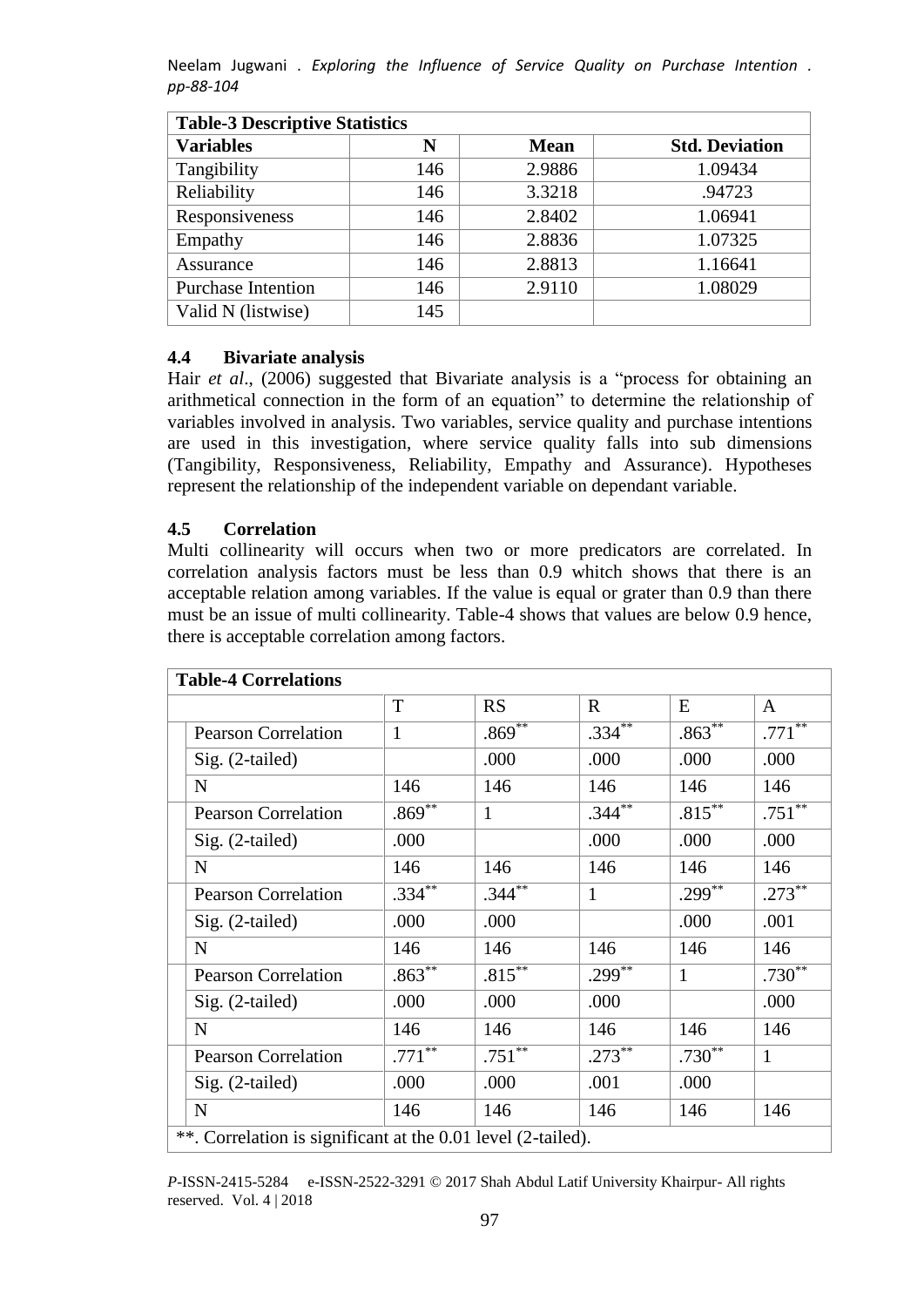### **4.6 Linear Regression Analysis**

Table-5 represents the fitness of the model used in this research, R-square shows the percentage of fitness of the model. R-square is .887 percent which demonstrates that model used in this research is 88.7 is accurate or fit. This percentage represents that constant variables have .887 percent influence of purchase intention.

| <b>Model</b>                                                                | R                 | <b>R</b> Square | <b>Adjusted R Square</b> | <b>Std. Error of the Estimate</b> |  |  |
|-----------------------------------------------------------------------------|-------------------|-----------------|--------------------------|-----------------------------------|--|--|
|                                                                             | .940 <sup>a</sup> | .880            | .880                     | .37440                            |  |  |
| a. Predictors: (Constant), Assurance, Reliability, Empathy, Responsiveness, |                   |                 |                          |                                   |  |  |
| Tangibility                                                                 |                   |                 |                          |                                   |  |  |

In table-6 ANOVA shows the overall variance accounted for this research model. All hypotheses are tested with the help of (F) statistics. ANOVA demonstrate variation in the dependent variable, purchase intention. In this table-6 statistical significance as sig.  $= 0.000$  which means  $P < 0.05$ , hypotheses are conventional on the confidence level of 95 percent. The result of this ANOVA has explained that the model fit signifying predictor has explained the adequate portion of variance in response variable by decreasing the error significantly. Indeed, independent variable represents the relational influence of service quality on purchase intention.

| <b>Table-6 Anova</b>                                                        |            |                       |     |                    |             |                   |  |
|-----------------------------------------------------------------------------|------------|-----------------------|-----|--------------------|-------------|-------------------|--|
| <b>Model</b>                                                                |            | <b>Sum of Squares</b> | Df  | <b>Mean Square</b> | $\mathbf F$ | Sig.              |  |
|                                                                             | Regression | 149.978               | 5   | 29.996             | 218.020     | .000 <sup>b</sup> |  |
|                                                                             | Residual   | 19.124                | 139 | .138               |             |                   |  |
|                                                                             | Total      | 169.102               | 144 |                    |             |                   |  |
| a. Dependent Variable: Purchase Intention                                   |            |                       |     |                    |             |                   |  |
| b. Predictors: (Constant), Assurance, Reliability, Empathy, Responsiveness, |            |                       |     |                    |             |                   |  |
| Tangibility                                                                 |            |                       |     |                    |             |                   |  |

In Table-7 results of coefficients are shown although these results clearly support that H1, H2 and H4 which are Tangibility, responsiveness and empathy has significant and positive influence on purchase intention. Table-7 also represent the coefficient beta value of service quality dimensions including Tangibility, Responsiveness, Reliability, Empathy and Assurance at .305, .192, -.028, .491 and .013 correspondingly.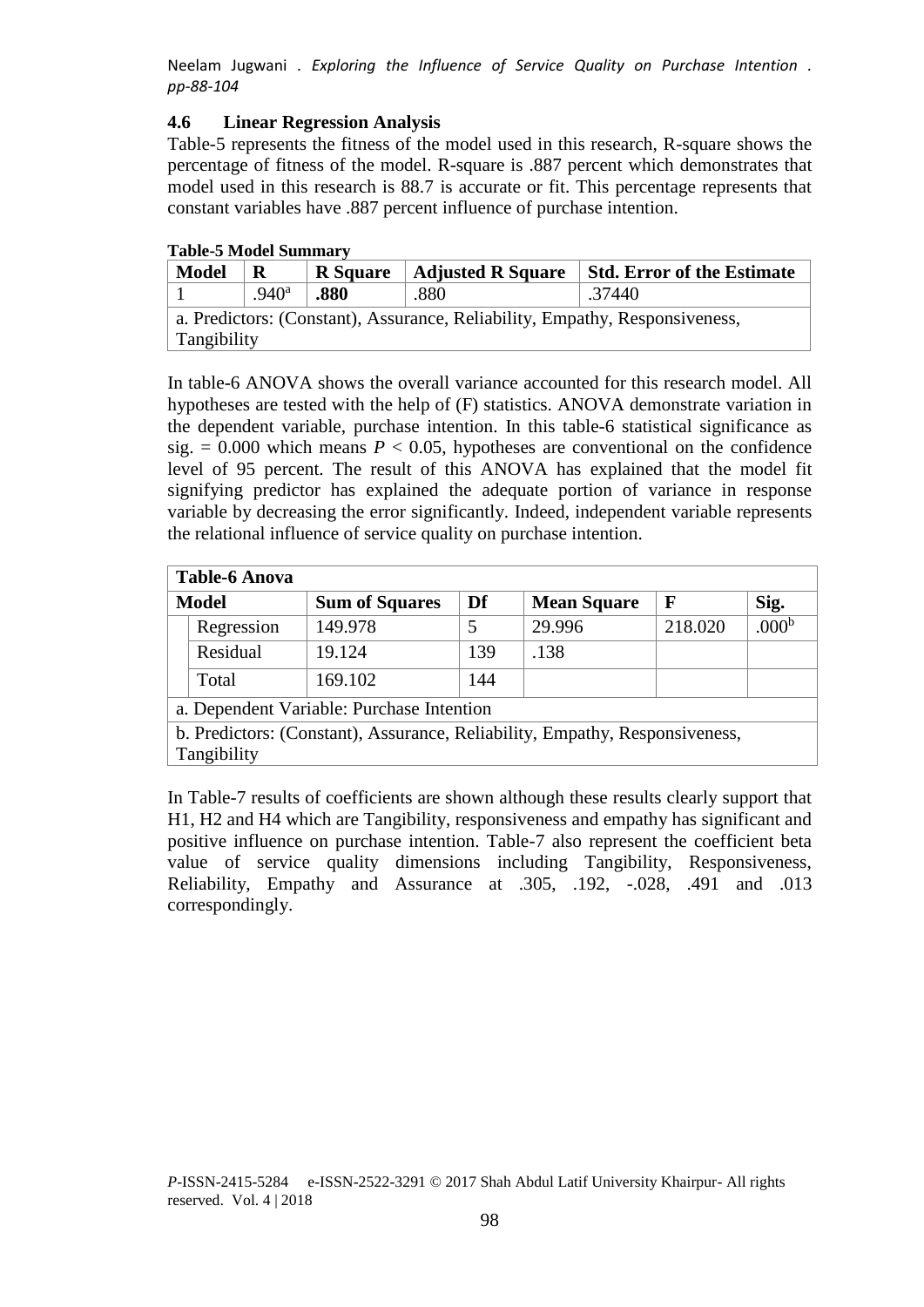| <b>Table-7 Coefficients</b>                  |                                              |              |                                            |                  |      |  |  |
|----------------------------------------------|----------------------------------------------|--------------|--------------------------------------------|------------------|------|--|--|
| <b>Model</b>                                 | <b>Unstandardized</b><br><b>Coefficients</b> |              | <b>Standardized</b><br><b>Coefficients</b> | $\boldsymbol{t}$ | Sig. |  |  |
|                                              | B                                            | Std.         | <b>Beta</b>                                |                  |      |  |  |
|                                              |                                              | <b>Error</b> |                                            |                  |      |  |  |
| (Constant)                                   | .104                                         | .126         |                                            | .826             | .410 |  |  |
| $PI \leftarrow$ Tangibility                  | .303                                         | .070         | .305                                       | 4.323            | .000 |  |  |
| $PI \leftarrow$ Responsivess                 | .194                                         | .063         | .192                                       | 3.098            | .002 |  |  |
| $PI \leftarrow$ Reliability                  | $-.033$                                      | .035         | $-.028$                                    | $-0.935$         | .352 |  |  |
| $PI \leftarrow$ Empathy                      | .496                                         | .060         | .491                                       | 8.330            | .000 |  |  |
| $PI \leftarrow$ Assurance                    | .012                                         | .044         | .013                                       | .279             | .781 |  |  |
| Dependent Variable: Purchase Intention<br>a. |                                              |              |                                            |                  |      |  |  |
| * t $\geq$ 1.96, *** p $\leq$ 0.05           |                                              |              |                                            |                  |      |  |  |

# **5 Conclusion**

The purpose of this research is to find out influence of service quality and purchase intention. Service quality has five sub dimensions, including tangibility, reliability, responsiveness, empathy and assurance. It is concluded that scales used in this research have reliability and consistancy, however, veriables are correlated with each other and there is no any issue of multi colinearity. Results of this research shows that service quality including tangibility, reliability, responsiveness, empathy and assurance influences purchase intention in RT restaurant of Sukkur. So, the hypotheses H1, H2 and H4 are accepted in this research on 95 percent confidence interval Tangibility with  $P=0.000$ , Responsiveness with  $P=.002$ . Additionaly, H3 has represented that reliability has negative as well as insignificance influence on purchase intention. Even though, H5 shows the insignificant but positive influence of assurance on purchase intention. Despite, the results reveal that dimensions of service quality, including tangibility, reliability, responsiveness, empathy and assurance have an influence on purchase intention in restaurant sector of Sukkur.

## **6 Limitation**

Since, the researcher collected data from a selected sample from a targeted population to support this research. Indeed results generalized on limited targeted population, including customers of two RT restaurant of Sukkur, though it cannot be generalized as whole district.

## **7 Future Directions**

Although, on the basis of current limitations of this research some future directions are suggested for further investigation. Researchers may collect data from other RT restaurants as well to understand the perspective of customer towards service quality. Indeed, non probability convenient sampling has been used in this research by researchers; other researchers may apply different sampling methods to collect data from respondents. Moreover, researcher targeted restaurant sector, other researchers may choose life insurance, TCS, consulting firms and telecommunication sectors as well.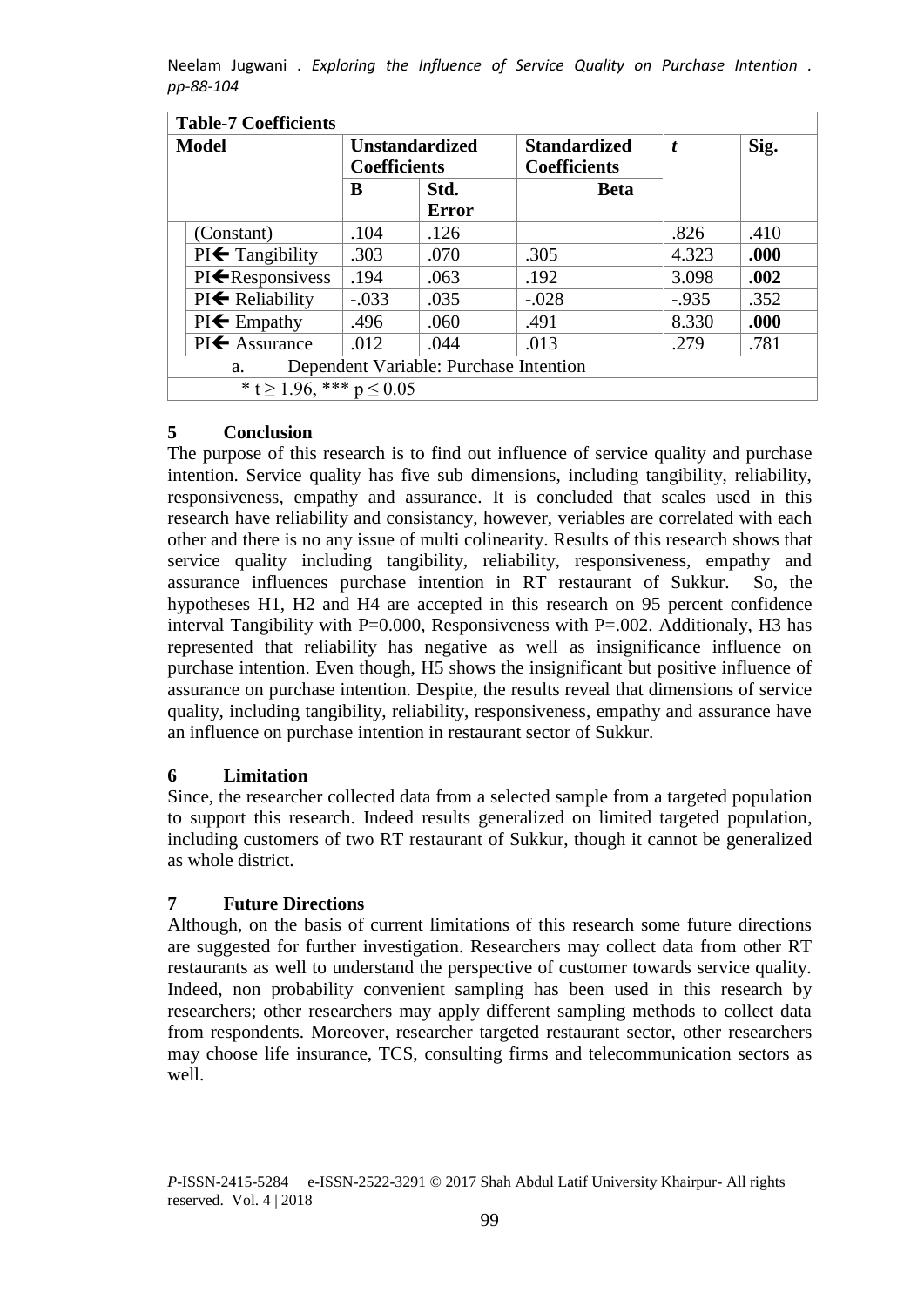### **References**

Agresti, A., & Finlay, B. (2009). Table C: Chi-Square Distribution Values for Various Right-Tail Probabilities. *Statistical methods for the social sciences*, *4*, 593-594.

Al-dweeri, R. M., Obeidat, Z. M., Al-dwiry, M. A., Alshurideh, M. T., & Alhorani, A. M. (2017). The impact of e-service quality and e-loyalty on online shopping: moderating effect of e-satisfaction and e-trust. *International Journal of Marketing Studies*, *9*(2), 92.

Ali, F., Amin, M., & Cobanoglu, C. (2016). An integrated model of service experience, emotions, satisfaction, and price acceptance: an empirical analysis in the Chinese hospitality industry. *Journal of Hospitality Marketing & Management*, *25*(4), 449-475.

Asher, H.B. (1976), *Causal Modeling, Sage University Paper Series on Quantitative Applications in the Social Sciences*, No. 3, Sage Publications, Beverly Hills, CA.

Blery, E., Batistatos, N., Papastratou, E., Perifanos, I., Remoundaki, G., & Retsina, M. (2009). Service quality and customer retention in mobile telephony. *Journal of Targeting, Measurement and Analysis for Marketing,* 17(1), 27-37.

Bryman, A., & Bell, E. (2003). Breaking down the quantitative/qualitative divide. *Business Research Methods*, 465-478.

[Carol Lu,](http://www.emeraldinsight.com/author/Lu%2C+Carol) [Celine Berchoux,](http://www.emeraldinsight.com/author/Berchoux%2C+Celine) [Michael W. Marek,](http://www.emeraldinsight.com/author/Marek%2C+Michael+W) [Brendan Chen,](http://www.emeraldinsight.com/author/Chen%2C+Brendan) (2015) "Service quality and customer satisfaction: qualitative research implications for luxury hotels", *International Journal of Culture, Tourism and Hospitality Research*, Vol. 9 Issue: 2, pp.168-182, <https://doi.org/10.1108/IJCTHR-10-2014-0087>

Cavana, R. Y., Delahaye, B. L., & Sekaran, U. (2001). *Applied business research: Qualitative and quantitative methods*. John Wiley & Sons Australia.

Chan, V. K., Lei, C., Leong, S. U., Ng, S. K., & Wong, K. U. (2016). *On How Social Networking Sites Affect Online Consumer Purchase Intention.*

Cronin Jr, J. J., & Taylor, S. A. (1992). Measuring service quality: a reexamination and extension. *The journal of marketing*, 55-68.

Dai, B., Forsythe, S., & Kwon, W. S. (2014). The impact of online shopping experience on risk perceptions and online purchase intentions: Does product category matter?. *Journal of Electronic Commerce Research*, *15*(1), 13.

Dodds, W. B., Monroe, K. B., & Grewal, D. (1991). Effects of price, brand, and store information on buyers' product evaluations. *Journal of marketing research*, 307-319.

Fishbein, M., & Ajzen, I. (1977). *Belief, attitude, intention, and behavior: An introduction to theory and research.*

Ghouri, Arsalan. Mujahid., Khan, Naveed. Rehaman, Malik, Abdul.,Razzaq, Ambreen (2011), "Marketing Practices and Their Effects on Firm's Performance: Findings from Small and Medium Sized Catering and Restaurants in Karachi", *International Journal of Business and Management*, Vol .6, No. 5. pp. 251-259.

Gilbert, G. R., &Veloutsou, C. (2006). A cross-industry comparison of customer satisfaction. *Journal of Services Marketing*, *20*(5), 298-308.

Guriting, P., & Oly Ndubisi, N. (2006). Borneo online banking: evaluating customer perceptions and behavioural intention. *Management research news*, *29*(1/2), 6-15.

Hahm, J. J., Breiter, D., Severt, K., Wang, Y., & Fjelstul, J. (2016). The relationship between sense of community and satisfaction on future intentions to attend an association's annual meeting. *Tourism Management*, *52*, 151-160.

Hair, J. F. Jr, Walfinbarger, M. F., Ortinau, D. J., and Bush R. P. (2008) *Essentials of Marketing Research,* McGraw Hill.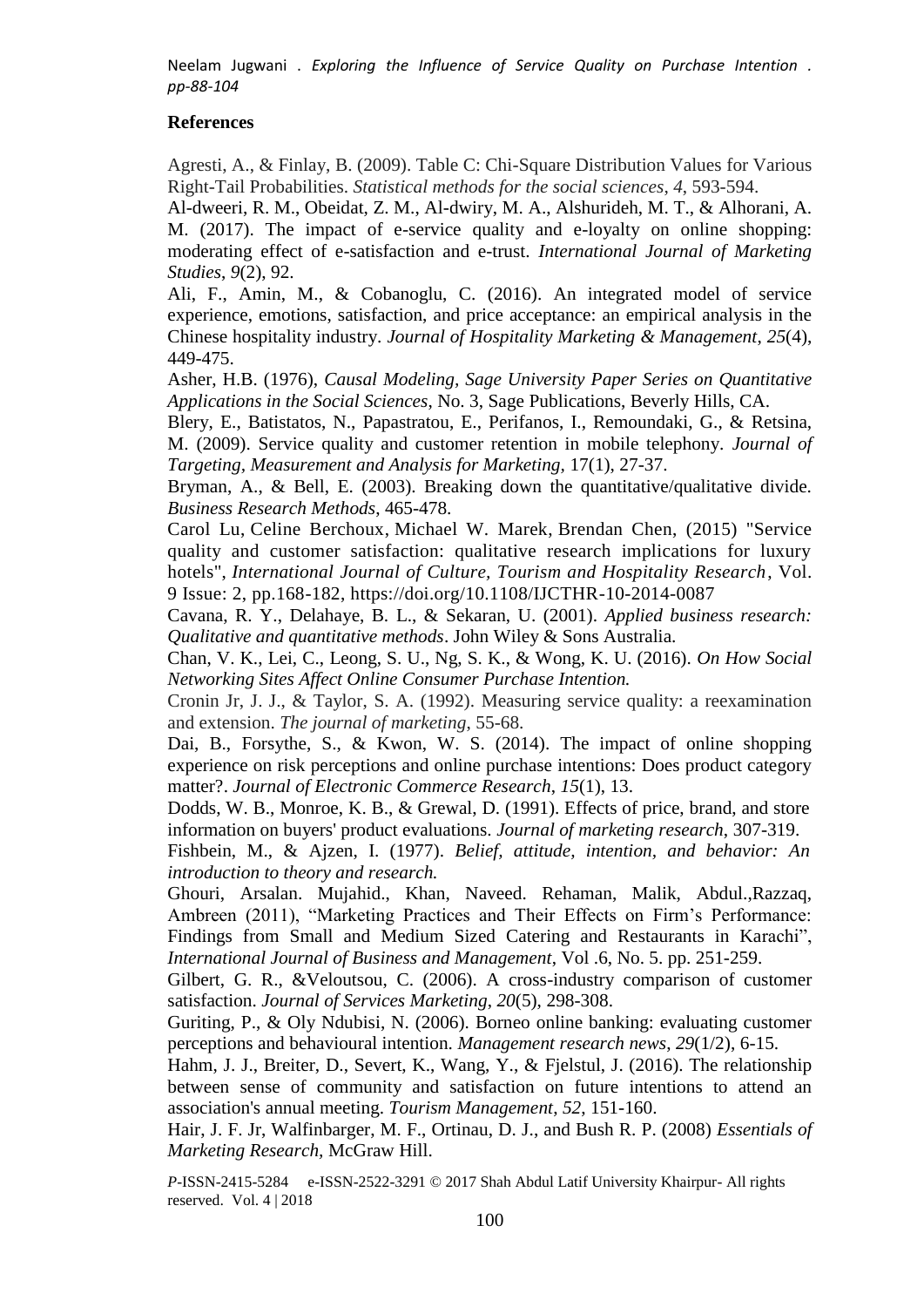Hasan, H. F. A., Ilias, A., Rahman, R. A. & Razak, M. Z. A. (2008). *Service Quality and Student Satisfaction: A Case Study at Private Higher Education Institutions.* International Business Research, 1(3), 163-175.

Ibáñez, V. A., Hartmann, P., & Calvo, P. Z. (2006). Antecedents of customer loyalty in residential energy markets: Service quality, satisfaction, trust and switching costs. *The Service Industries Journal*, *26*(6), 633-650.

Jain, S. K., & Gupta, G. (2004). Measuring service quality: SERVQUAL vs. SERVPERF scales. *Vikalpa*, *29*(2), 25-38.

Johnsrud, L. K., Heck, R. H., & Rosser, V. J. (2000). Morale matters: Midlevel administrators and their intent to leave. *The Journal of Higher Education*, *71*(1), 34- 59.

Jones, M. A., Reynolds, K. E., & Arnold, M. J. (2006). Hedonic and utilitarian shopping value: Investigating differential effects on retail outcomes. *Journal of Business Research*, *59*(9), 974-981.

Juneja, M. (2011). Global Art History and the Burden of Representation. *Global Studies: Mapping Contemporary Art and Culture*, 274-297.

Kafaji, I. K. A. (2013). *Formulation of a dynamic material point method (MPM) for geomechanical problems*.

Karatepe, O. M. (2011). Do job resources moderate the effect of emotional dissonance on burnout? A study in the city of Ankara, Turkey. *International Journal of Contemporary Hospitality Management*, *23*(1), 44-65.

Keller, K. L. (2001). *Building customer-based brand equity: A blueprint for creating strong brands.*

Khan, I., Ghauri, T. A., & Majeed, S. (2012). Impact of brand related attributes on purchase intention of customers: a study about the customers of Punjab, Pakistan. *Interdisciplinary journal of contemporary research in business*, *4*(3), 194- 200.

Khan, M. M., & Fasih, M. (2014). Impact of service quality on customer satisfaction and customer loyalty: Evidence from banking sector. *Pakistan Journal of Commerce and Social Sciences,* 8(2), 331-354.

Kidane, T. T., & Sharma, R. R. K. (2016). Factors Affecting Consumers' purchasing Decision through E-Commerce. In *Proceedings of the 2016 International Conference on Industrial Engineering and Operations Management Kuala Lumpur, Malaysia* (Vol. 8, No. 10, pp. 159-165).

Krejcie, R.V. and Morgan, D.W., (1970). *Determining sample size for research activities.* Educational and psychological measurement, 30(3), pp.607-610.

Kundi, G., Khan, M., Qureshi, Q., Khan, Y., & Akhtar, R. (2014). Impact of service quality on customer satisfaction in higher education institutions. *Industrial Engineering Letters*, *4*(3), 23-28.

Ladhari, R., Ladhari, I., & Morales, M. (2011). Bank service quality: comparing Canadian and Tunisian customer perceptions. *International Journal of Bank Marketing,* 29(3), 224-246.

Lai, Y. H. R., Chu, J. Y., & Petrick, J. F. (2016). *Examining the relationships between perceived value, service quality, satisfaction, and willingness to purchase a theme park.*

Lee, J., Graefe, A. R., & Burns, R. C. (2004). Service quality, satisfaction, and behavioral intention among forest visitors. *Journal of Travel & Tourism Marketing*, *17*(1), 73-82.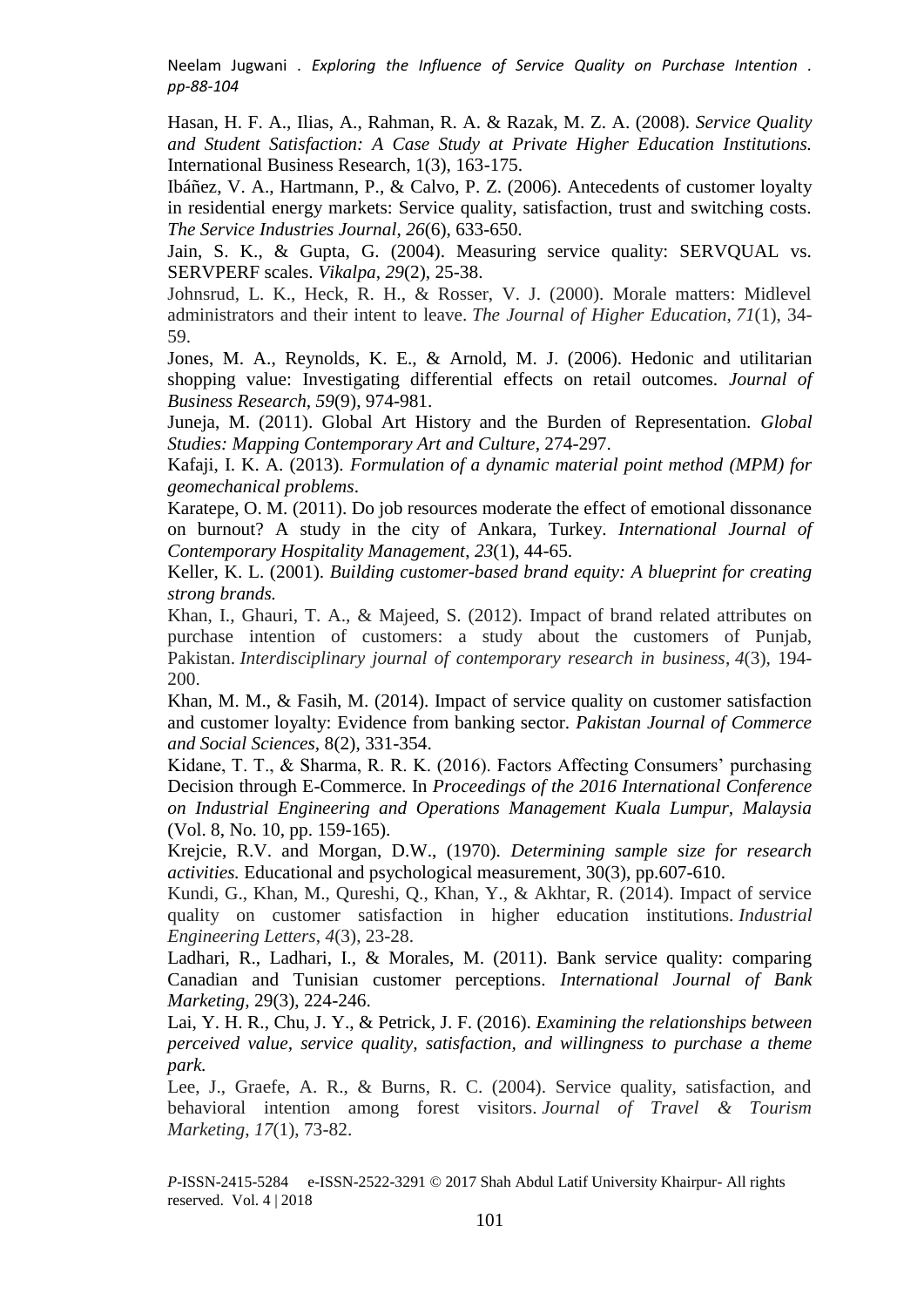Lee, S., & Heo, C. Y. (2009). Corporate social responsibility and customer satisfaction among US publicly traded hotels and restaurants. *International Journal of Hospitality Management*, *28*(4), 635-637.

Lin, J. S. C., & Liang, H. Y. (2011). The influence of service environments on customer emotion and service outcomes. *Managing Service Quality: An International Journal*, *21*(4), 350-372.

Lo, A., Wu, C., & Tsai, H. (2015). The impact of service quality on positive consumption emotions in resort and hotel spa experiences. *Journal of Hospitality Marketing & Management*, *24*(2), 155-179.

Lu, C., Berchoux, C., Marek, M. W., & Chen, B. (2015). Service quality and customer satisfaction: qualitative research implications for luxury hotels. *International Journal of Culture, Tourism and Hospitality Research*, *9*(2), 168-182.

Maitlo, M. Z., & Mahar, S. W. (2018). Comparative Study of Cellular Network Operators in Pakistan using SERVQUAL Model. *SALU-COMMERCE & ECONOMICS REVIEW*, *3*(1), 86-100.

Maitlo, M. Z., Jugwani, N., & Gilal, R. G. (2017). The Model of Customer Experience and Purchase Intention in Online Environment. *Sukkur IBA Journal of Management and Business*, *4*(1), 1-17.

Maitlo, M. Z., Memon, S. B., & Syed, S. (2016). *Structural Effect of Psychological Capital on Online Purchase Intention.*

Malik, M. E., Danish, R. Q., & Usman, A. (2010). The impact of service quality on students' satisfaction in higher education Institutes of Punjab. *Journal of Management Research,* 2(2), 1.

Muyeed, M. A. (2012). Customer perception on service quality in retail banking in developing countries-a case study. *International Journal of Marketing Studies*, *4*(1), 116.

Nadiri, H., Kandampully, J., & Hussain, K. (2009). Students' perceptions of service quality in higher education. *Total Quality Management*, *20*(5), 523-535.

Nikhashemi, S. R., Yasmin, F., Haque, A. K. M., & Khatibi, A. (2011). Study on consumer perception towards online ticketing in Malaysia. In *ePROCEEDINGS FOR 2011 INTERNATIONAL RESEARCH CONFERENCE AND COLLOQUIUM Contemporary Research Issues and Challenges in Emerging Economies* (pp. 3-13).

Nkaabu, C. G., Bonuke, R., & Saina, E. (2017). Effect of emotional experience on purchase intention: a sequential mediation of social value and hedonic value in a retail setting. *British Journal of Marketing Studies*, *5*(6), 33-47.

Nuridin, S. E. (2018). *Effect of service quality and quality of products to customer loyalty with customer satisfaction as intervening variable in PT.* nano coating Indonesia.

Oliver, R. L. (1993), "Cognitive, affective, and attribute bases of the satisfaction response", *Journal of Consumer Research*, Vol. 20, December, pp. 418-30.

Omar, H. F. H., Saadan, K. B., & Seman, K. B. (2015). Determining the Influence of the Reliability of Service Quality on Customer Satisfaction: The Case of Libyan E-Commerce Customers. *International Journal of Learning and Development*, *5*(1), 86- 89.

Omar, M. S., Ariffin, H. F., & Ahmad, R. (2016). Service quality, customers' satisfaction and the moderating effects of gender: A study of Arabic restaurants. *Procedia-Social and Behavioral Sciences*, *224*, 384-392.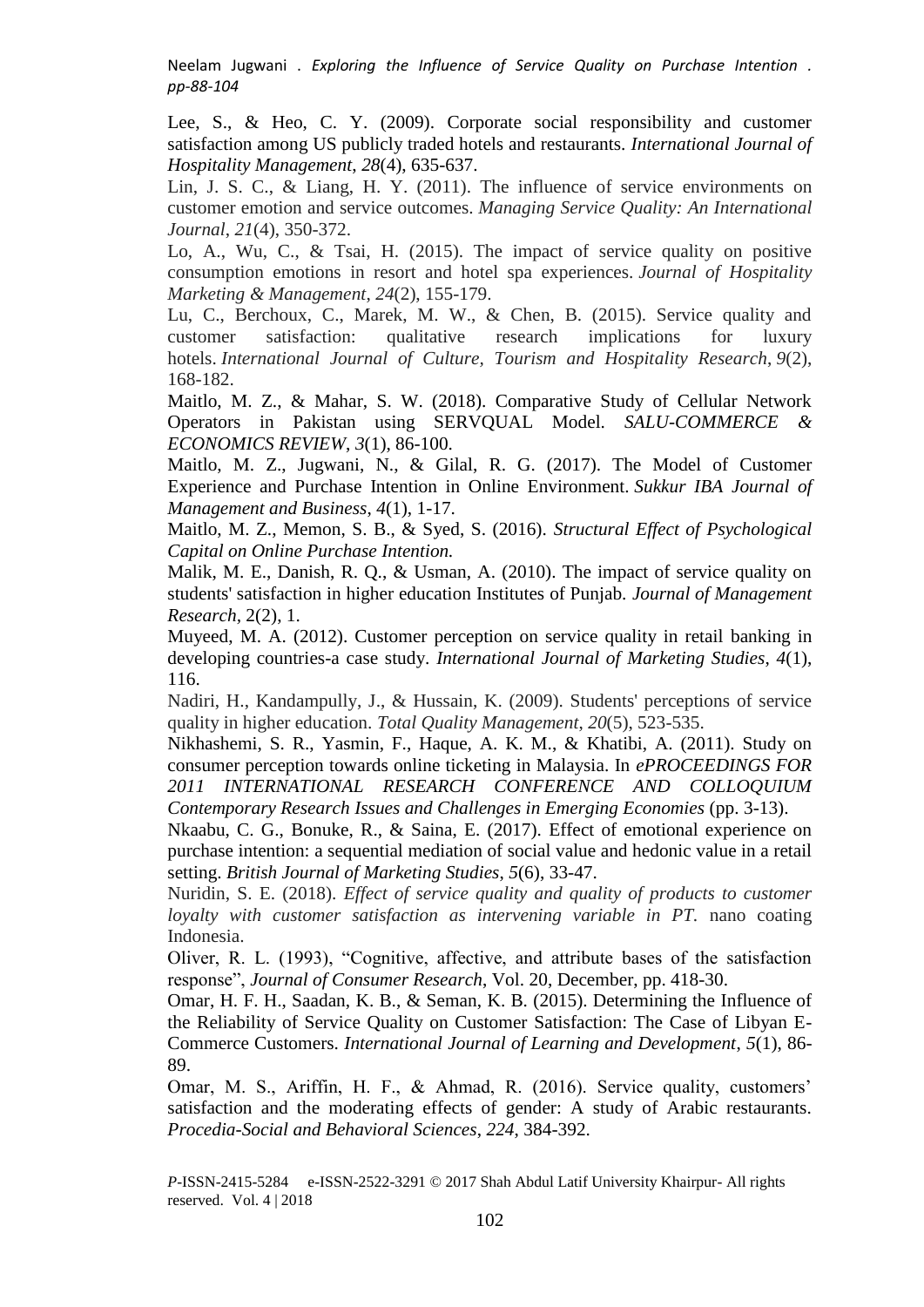Parasuraman, A, Zeithaml, V, A, Berry, L. (1985). 'A conceptual model of service quality and its implications for future research', *Journal of Marketing*, vol.49, no. 2, pp. 3548.

Parasuraman, A., Zeithaml, V. A., & Berry, L. L. (1988). Servqual: A multiple-item scale for measuring consumer perc. *Journal of retailing*, 64(1), 12.

Parsuraman A., Zeithaml., V. A., & Berry, L.L. (1988). A multiple item scale for measuring consumer perception of service quality. *Journal of Retailing*, 64(1), 12-40.

Powers, T., & Barrows, C. W. (2003). *Introduction to management in the hospitality Industry.* New York: John Wiley & Sons.

Putro, H. B., & Haryanto, B. (2015). Factors affecting purchase intention of online shopping in Zalora Indonesia. *British journal of economics, management & trade*, *9*(1), 1-12.

Rao, A. R., & Monroe, K. B. (1988). The moderating effect of prior knowledge on cue utilization in product evaluations. *Journal of consumer research*, *15*(2), 253-264.

Ravald, A., &Grönroos, C. (1996). The value concept and relationship marketing. *European journal of marketing*, *30*(2), 19-30.

Richins, M. L. (1997). Measuring emotions in the consumption experience. *Journal of consumer research*, *24*(2), 127-146.

Saleem, H. and N. S. Raja (2014). "The impact of service quality on customer satisfaction, customer loyalty and brand image: Evidence from hotel industry of Pakistan." *Middle-East Journal of Scientific Research* 19(5): 706-711.

Salleh, N. H. M., Othman, R., Noor, A. H. S. M., &Hasim, M. S. (2010). Malaysian tourism demand from the Middle East market: A preliminary analysis. *International Journal of West Asian Studies*, *2*(1).

Satish, J. And Peter, K. (2004), *Customer Response Capability in a Sense-And-Respond Era The role of customer knowledge process.* J. Acad. Ma r k. Sci. , 32 (3): 219-233.

Schiffman, L. G., &Kanuk, L. L. (2000). *Consumer Behavior*, Prentice Hall, Inc. New Jersey.

Selvakumar, J. J., & Mathew, M. M. (2015). The impact of hard sell and soft sell advertisements in altering viewers attitude and purchase intension towards brands. *International Journal of Marketing and Technology*, *5*(9), 214-228.

Seng, L. C., & Husin, Z. (2015). Product and price influence on cars purchase intention in Malaysia. *Res. J. Interdiscip. Multidiscip. Stud. A Peer-Reviewed Mon. Res. J*, *7969*(108), 108-119.

Shahid, Z., Hussain, T., & Zafar, F. (2017). The impact of brand awareness on the consumers' purchase intention. *Journal of Accounting & Marketing*, *6*(1), 1-4.

Shao, C. Y., Baker, J. A., & Wagner, J. (2004). The effects of appropriateness of service contact personnel dress on customer expectations of service quality and purchase intention: The moderating influences of involvement and gender. *Journal of Business Research*, *57*(10), 1164-1176.

Subba, D., & Rao, M. K. (2016). Measuring the Effects of CSR on Compassion at Workplace: An Empirical Study in North East Region of India. *Purushartha: A Journal of Management Ethics and Spirituality*, *9*(1).

Tax, S. S., Brown, S. W., &Chandrashekaran, M. (1998). Customer evaluations of service complaint experiences: implications for relationship marketing. *The journal of marketing*, 60-76.